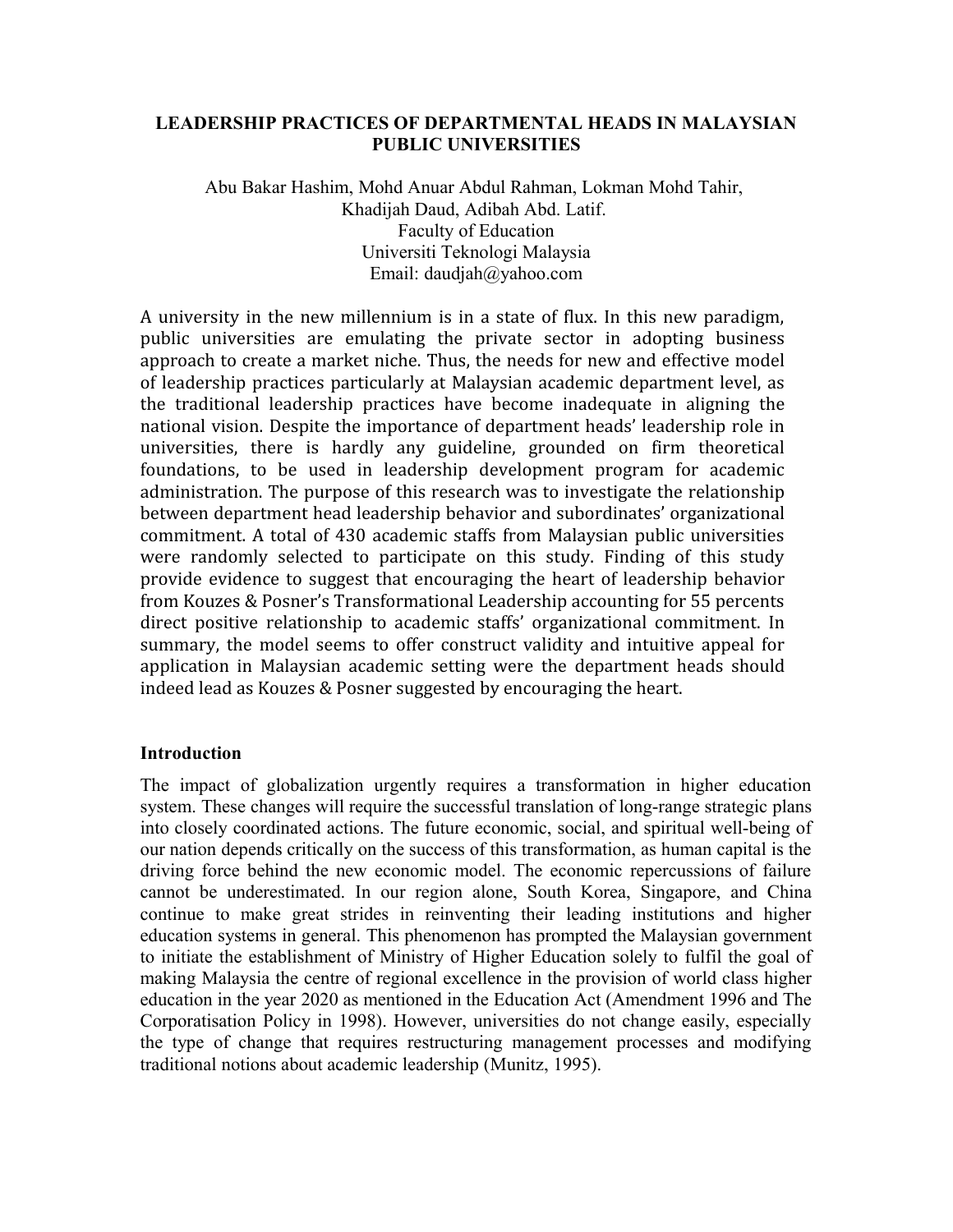Leadership in higher education is considered a critical component in today's universities, but what makes a leader successful? Hyatt (2007) suggests subordinate's perception is important to leader identification and leader's influence potential. According to Kouzes (2002), when people work with leaders who care about them and encourage their hearts, they feel better about themselves and perform at significantly higher levels. Leadership influences organizational commitment (Porter *et al.,* 1976); Glisson & Durick, 1988; Zeffane, 1994; Lowe & Barnes, 2002).

### **Background of the Problem**

Leadership practices play a significant role in the success of an organization. To understand the importance of leadership practices, it is necessary to first understand the history of how styles and theories of leadership have evolved over time. The history of leadership goes back to the pre-industrial period when traditional authority was enforced by establishing rules that employees obeyed because they felt compelled to obey the rules (Gannon, 1982). Leaders in higher education are challenged with balancing administrative control and faculty autonomy while creating an open and welcoming atmosphere for students to learn: not an easy task for the most educated, developed, and experienced leader (Brown & Moshavi, 2002). Add in the increasing paradigm of consumerism in higher education, coupled with the increase in technological innovation and utilization, as well as accreditation and financing issues, it is clear that higher education needs individuals with the knowledge, skills, and abilities to lead in an era of uncertainty and change (Tierney, 1999).

The role of public universities is moving away from being largely social and educational in nature to an economic model (Alfred & Roosevear, 2000; Bailey, 2002; Bergquist, 1998; Pusser, 2002; and Tierney, 2004). Levin (2002) contends the shift is supported by empirical evidence in the characterization of the role of the institution. With universities constantly adapting to this reality, it can be argued that senior and middle academic administrators are becoming increasingly removed from core operations such as instruction, more strategic in their approach and more connected to a larger system (Levin, 2002). Universities now require leaders, who thrive on the challenge of change; who foster environments of innovation; that encourage trust and learning; and who lead themselves, their constituents, and their units, departments, and universities successfully into the future (Brown, 2001).

Selecting as academic leaders always facing much problems due to the lack of viable candidates, more and more administrative positions are being filled by those who are not prepared sufficiently for the complex job. To add to the difficulties of academic leadership, academic administrators are usually not chosen based solely on their leadership knowledge, skills, or abilities. As few academic administrators possess the entire catalogue of leadership traits that the experts suggest exemplary leaders should have, most are chosen because of their intellect, research abilities, and notoriety in their specific field (Gilley, 2003). This knowledge does not necessarily equate to effective leadership and the wisdom that effective leadership necessitates (Bass, 1990)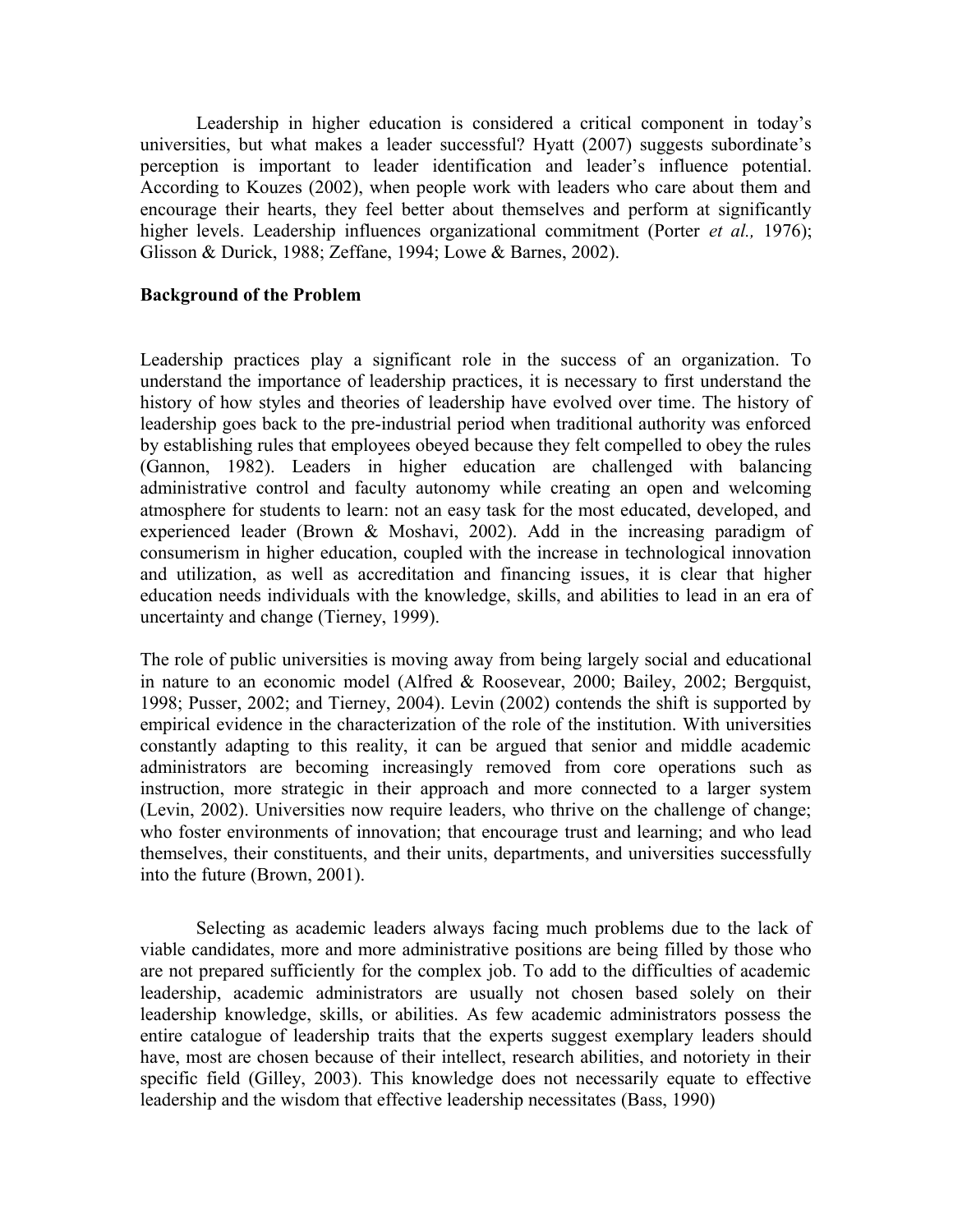Department heads in public universities are often seen as the building block of academic leadership. They are the leaders who are in direct contact with faculty, staff, and students on a daily basis. Department heads have been described as the most important administrators at the university (Gmelch, 2004). Their impact is correlated with their influence on faculty and students regarding teaching and research, which are the core functions of the university (Bisbee, 2005). The responsibilities of a department head include, but are not limited to: departmental affairs, academic affairs, faculty affairs, student affairs, external communications, budgetary affairs, office management, space management, and fundraising (Hecht, 2004). Department heads function as leaders when they focus on key aspects of organizational culture: mission, vision, engagement, and adaptability (Bowman, 2002). This dual responsibility of being both a manager and leader of students and staff can become a heavy load, particularly if the department head is not suited for a position like this because of his or her lack of training in administrative issues and responsibilities, Many resort to focusing only on the managerial functions in order to keep the department functioning on a daily basis (Hecht, 2004).

In another scenario, academic staff's psychological impacts such as organizational commitment considered as significant indicator of measuring leadership capabilities among academic leaders. Academic staff's organizational commitment has attracted interest because of its attempt to understand the intensity and stability of academic staff's dedication to work organizations (Eisenberger, Fasolo, & Davis-LaMastro, 1990). An employee's commitment is a concern to all organizations because it has been linked to reduced turnover (Mathieu & Zajac, 1990), increased knowledge sharing (Alvesson, 2001). Therefore, high level of employee or subordinates' organizational commitment, coupled with transformational leadership practice has the potential to improve collective employee performance within organizations.

#### **Research Objectives and Hypotheses**

The following objectives comprised the basis of the study:

- 1. Is there any significant relationship between transformational leadership behaviours (challenging the process, inspiring a shared vision, enabling others to act, modelling the way and encouraging the heart) with academic staff's organizational commitment?
- 2. What are the transformational leadership behaviours of departmental heads' contribute towards academic staff's organizational commitment?

 $H<sub>0</sub>1$ : There is no significant relationship between academic staff's perception of departmental heads' transformational leadership behaviour (challenging the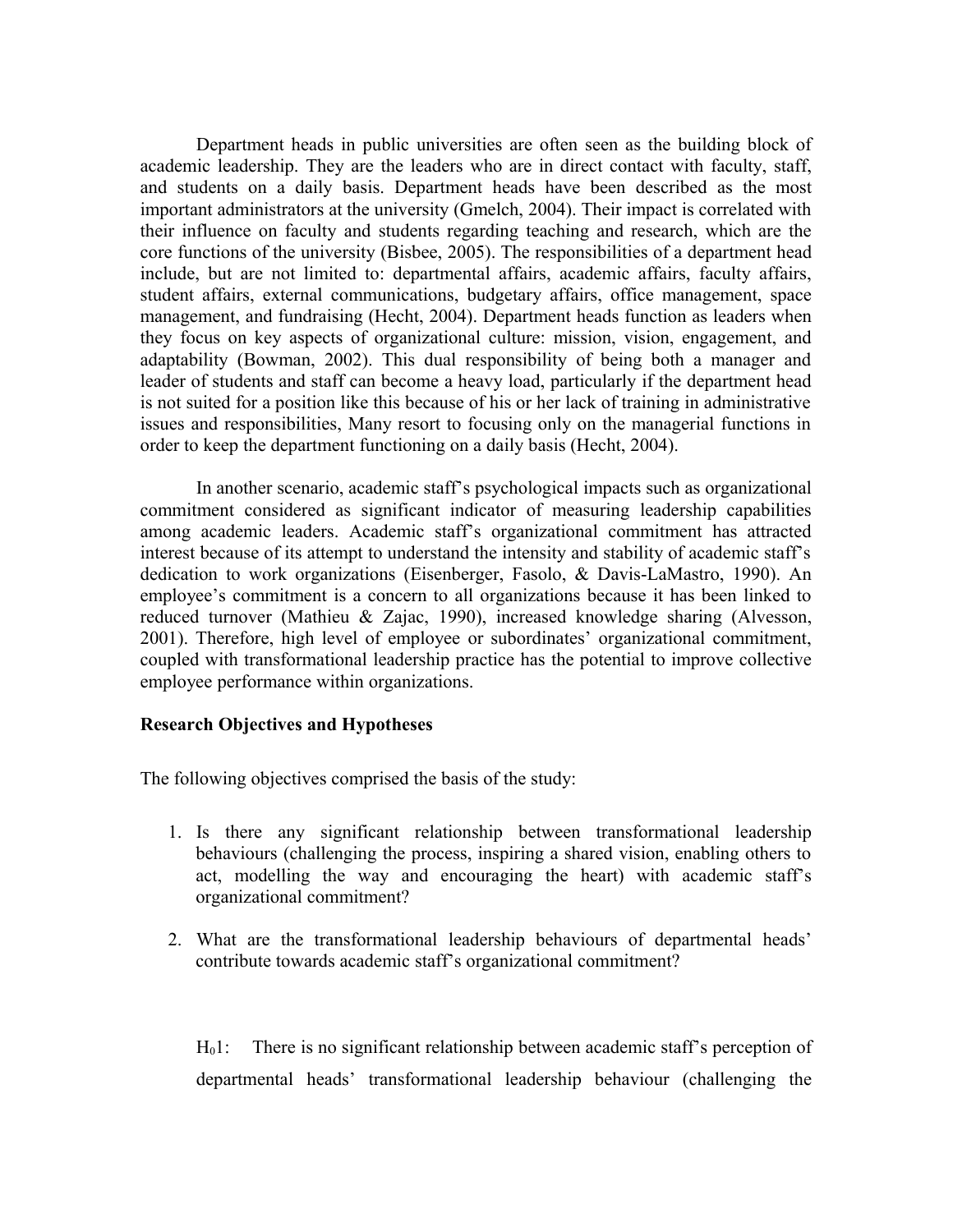process, inspiring a shared vision, enabling others to act, modelling the way and encouraging the heart) with organizational commitment.

H02: Academic staff's perception of departmental heads' transformational leadership behaviours (challenging the process, inspiring a shared vision, enabling others to act, modelling the way, encouraging the heart) do not significantly contribute to the relationship towards academic staff's organizational commitment, overall job satisfaction and job performance.

### **Methodology**

The quantitative research is noted in the post-positivist paradigm which is meant to develop confidence that the knowledge claim about the phenomenon is true or false by collecting evidence in the form of objective observations of relevant phenomenon (Gall, Gall & Borg, 2003). Post-positivist researchers expand scientific research to include correlation studies, and they acknowledge that all research variables cannot be controlled. They also recognize that it is difficult to show a causal effect relationship (Glicken, 2003; Creswell, 2003). This quantitative research was developed from a post-positivist perspective whereby the researcher designed a research study to administer a survey on a sample of population to examine the relationships between the departmental heads' transformational leadership behaviours (challenging the process, inspiring a shared vision, enabling others to act, modelling the way and encouraging the heart) as perceived by the academic staff and their organizational commitment in the Malaysian public universities.

Based on the statistic provided by the Ministry of Higher Education, there were 18 public universities with the population of 20,989 academic staffs. The 18 public universities in Malaysia identified were grouped into four zones based on their geographical location, namely Northern Zone (Universiti Sains Malaysia, Universiti Utara Malaysia, Universiti Darul Iman Malaysia, and Universiti Malaysia Pahang), Centred Zone (Universiti Malaya, Universiti Kebangsaan Malaysia, Universiti Putra Malaysia, Universiti Islam Antarabangsa Malaysia, Universiti Pendidikan Sultan Idris, Universiti Teknologi Mara), Southern Zone (Universiti Teknologi Malaysia, Universiti Tun Hussien Onn Malaysia, Universiti Teknikal Melaka Malaysia), Eastern Zone and East Malaysia (Universiti Sains Islam Malaysia, Universiti Malaysia Terengganu, Universiti Malaysia Perlis, Universiti Malaysia Sarawak and Universiti Malaysia Sabah). A total of 500 academic staff were selected using a proportion of 2 % from a sum of population for each zone. Hence, 322 respondents from Centred Zone, 80 respondents from south zone, 97 respondents from north zone and 73 respondents from East Malaysia. To execute this sampling technique, all academic staff in the selected universities were identified and assigned a number from zero to the required number. An arbitrary number was selected from the table of random numbers and the last four digits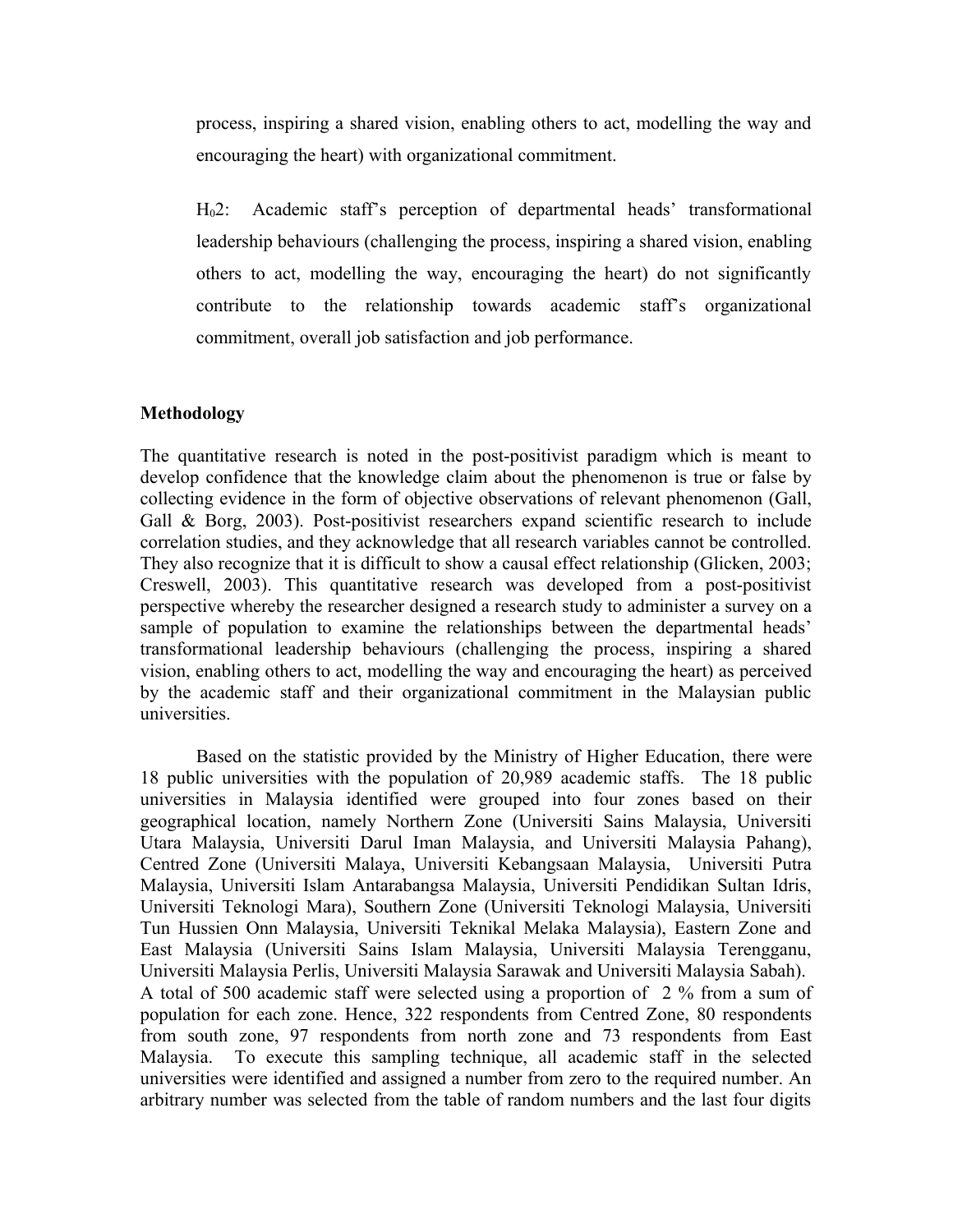were referred. The number that corresponded to the number assigned to the academic staff in the universities was selected. This was done repeatedly until the desired number of staff had been selected for the sample from that university.

# **Analysis of Data**

### *Descriptive Analysis of Respondents' Demographic Variables*

The demographic variables were analyzed from three indicators, namely, gender, age and years of service. The results were tabulated and presented for more accessible form of referencing and discussion. Table 4.5 below shows the percentage breakdown of the demographics variables of respondents. Due to the nature of random sampling, almost equal male and female subordinates were involved in the study, with 225 (52.3%) male respondents and 205 (47.7%) female respondents. About 40% of the respondents were from centre zone of Malaysia and more than 70% of them were younger than 45 years old and less than 60% of them have less than 10 years of service. The profile of the respondents appeared to represent the population of this study. This numbers and percentages was representative of the population due to the representative percentage from stratified sample chosen from each stratum.

| <b>Variable</b>         | <b>Frequency</b> | Percentage $(\% )$ |  |
|-------------------------|------------------|--------------------|--|
| Gender                  |                  |                    |  |
| Male                    | 225              | 52.3               |  |
| Female                  | 205              | 47.7               |  |
| University              |                  |                    |  |
| North zone              | 115              | 26.6               |  |
| Centre zone             | 165              | 38.4               |  |
| South zone              | 97               | 22.6               |  |
| East zone               | 53               | 12.3               |  |
| Age                     |                  |                    |  |
| Younger than 45         | 313              | 72.8               |  |
| 45 and older            | 117              | 27.2               |  |
| <b>Years of Service</b> |                  |                    |  |
| Less than 10 years      | 248              | 57.7               |  |
| 10 Years and more       | 182              | 42.3               |  |

**Table 1** Frequency analysis of the respondents according to demographic variables (N = 430)

*Relationship between Transformational Leadership behaviour and Organizational Commitment*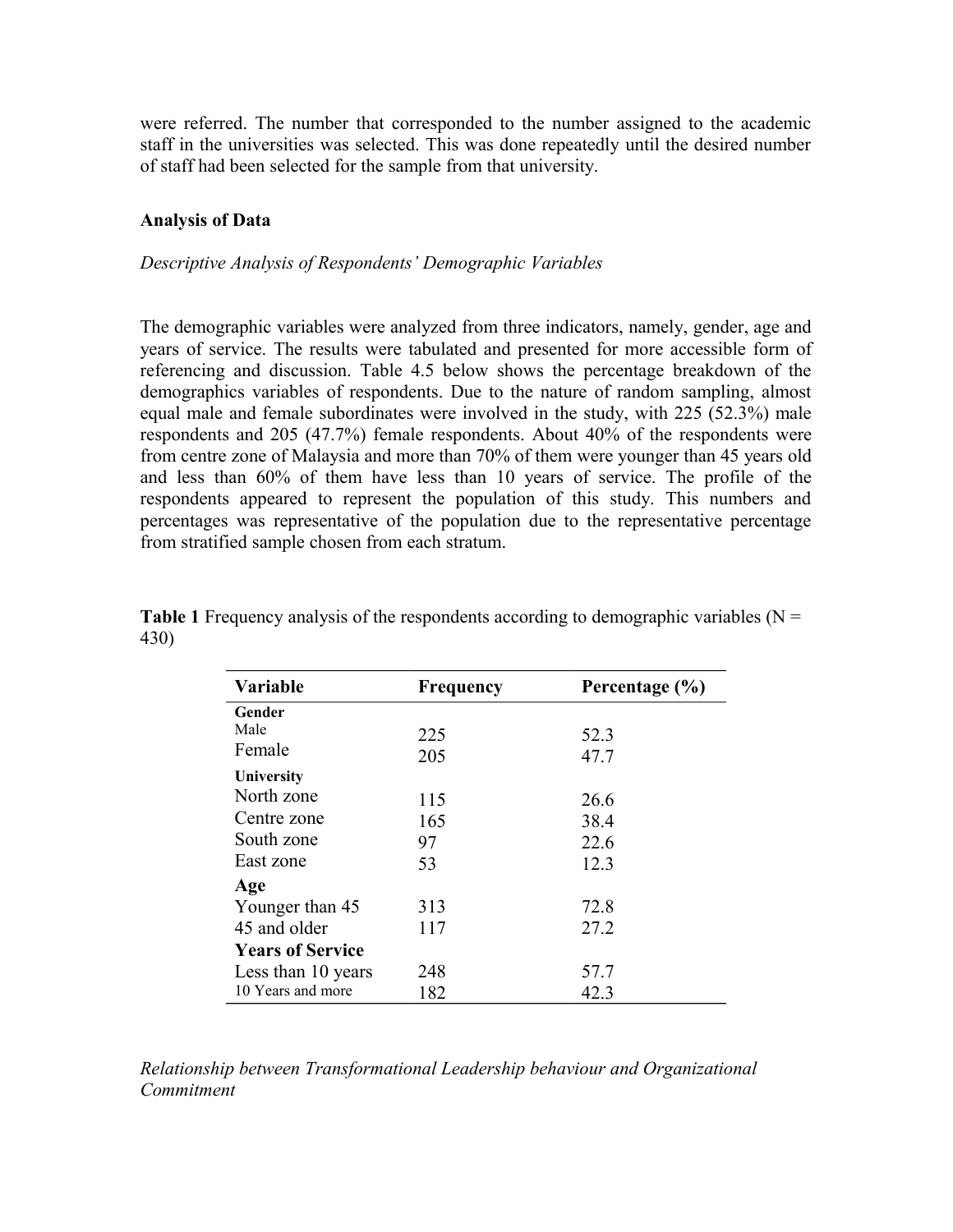H01: There is a significant relationship between subordinates' perception on departmental heads' transformational leadership behaviour (challenging the process) and organizational commitment**.** 

For the testing of  $H<sub>1A</sub>$  in this study, the resultant correlation between academic staffs' perception on departmental heads' challenging the process leadership behaviour and organizational commitment was strong and significant with  $r(428) = .55$ ,  $p < .001$ , two tails.  $H<sub>O1A</sub>$  was thus rejected and this implies that  $H<sub>1A</sub>$  is supported and it can be concluded that subordinates' perception on departmental heads' challenging the process leadership behaviour has a strong and significant positive relationship with organizational commitment.

| <b>Transformational</b><br>Leadership<br><b>Dimensions</b> | <b>Organizational Commitment</b> |                |
|------------------------------------------------------------|----------------------------------|----------------|
|                                                            | r                                | $\overline{P}$ |
| Challenging the<br>process                                 | .55                              | .001           |
| Inspiring a shared<br>vision                               | .62                              | .001           |
| Enabling others to act                                     | .55                              | .001           |
| Modelling the way                                          | .59                              | .001           |
| Encouraging the heart                                      | .65                              | .001           |
| Transformational<br>Leadership<br><b>Behaviours</b>        | .70                              | .001           |

**Table 2** Significance of correlation and decision to support/refute hypotheses on organizational commitment

# *Prediction of Academic Staff's Organizational Commitment*

In order to answer research question two and evaluate research hypothesis  $H_2$ , the multiple regression equation, together with the evaluation of the significance of the unstandardized regression coefficients (B) and standardized regression coefficients or beta weights (β) of the independent variables obtained for organizational commitment, overall job satisfaction and job performance were presented. In standard multiple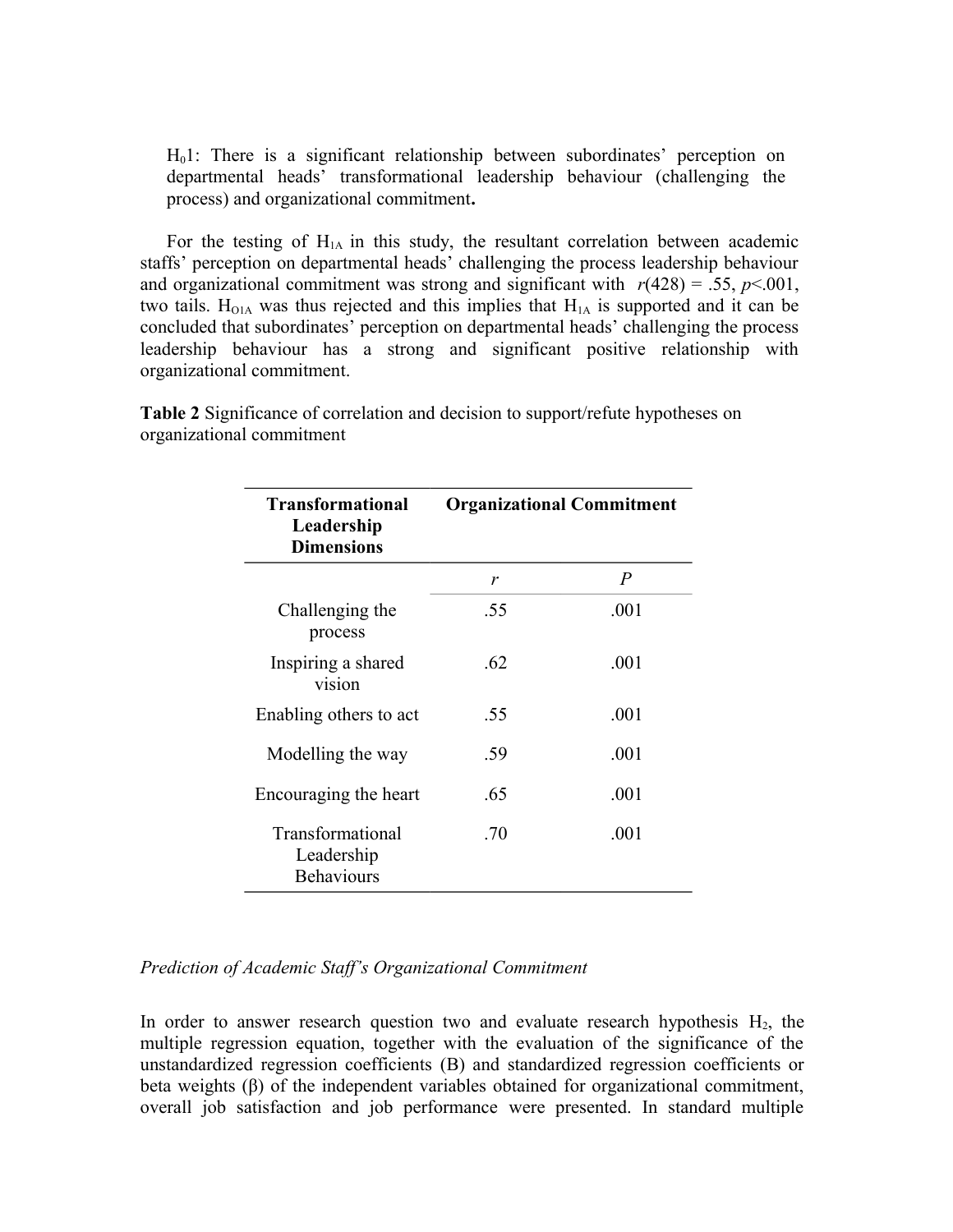regression, each independent variable is evaluated of its predicted power, over and above that offered by all other independent variables. It also evaluates the unique variance in the dependent variable after controlling the effects of other independent variables on the dependent variables.

H2 posited that departmental heads' transformational leadership behaviours (challenging the process, inspiring a shared vision, enabling others to act, modelling the way, and encouraging the heart) as perceived by subordinates' significantly contribute towards academic staffs' organizational commitment. Specifically, the hypothesis was verified using standard multiple regression.

**Table 3** Summary of unstandardized regression coefficients and the beta weights of predictors for organizational commitment  $(N = 430)$ 

| <b>Predictors</b>         | В       | SЕ  |     |      | <b>Sig</b> |
|---------------------------|---------|-----|-----|------|------------|
| Challenging the process   | $.15*$  | .06 | .13 | 2.68 | .008       |
| Inspiring a shared vision | $.22*$  | .09 | -14 | 243  | 015        |
| Enabling others to act    | $.30**$ | -07 | -19 | 4 36 | .000       |
| Modeling the way          | $.16*$  | .08 | -11 | 2.17 | .031       |
| Encouraging the heart     | $34**$  | .07 | 29  | 5.23 | .000       |

```
R = .72R^2 = .52F = 90.58 (p < 0.001)
```

| B:                     | Unstandardized regression coefficients |
|------------------------|----------------------------------------|
| $\beta$ :              | Beta weights                           |
| SE:                    | <b>Standard Error</b>                  |
| ** $p<0.01$ * $p<0.05$ |                                        |

### *Multiple Linear Regression Equation for Organizational Commitment*

Based on the B values in Table 4.19, the multiple linear regression equation that related the organizational commitment to the independent variables derived is,

 $Y = A + B_1X_1 + B_2X_2 + B_3X_3 + B_4X_5$ 

Organizational Commitment =  $-.34 + .15$ (Challenging the process) + . 22(Inspiring a shared vision) + .30(Enabling others to act) + .16(Modelling the way) +. 34(Encouraging the heart)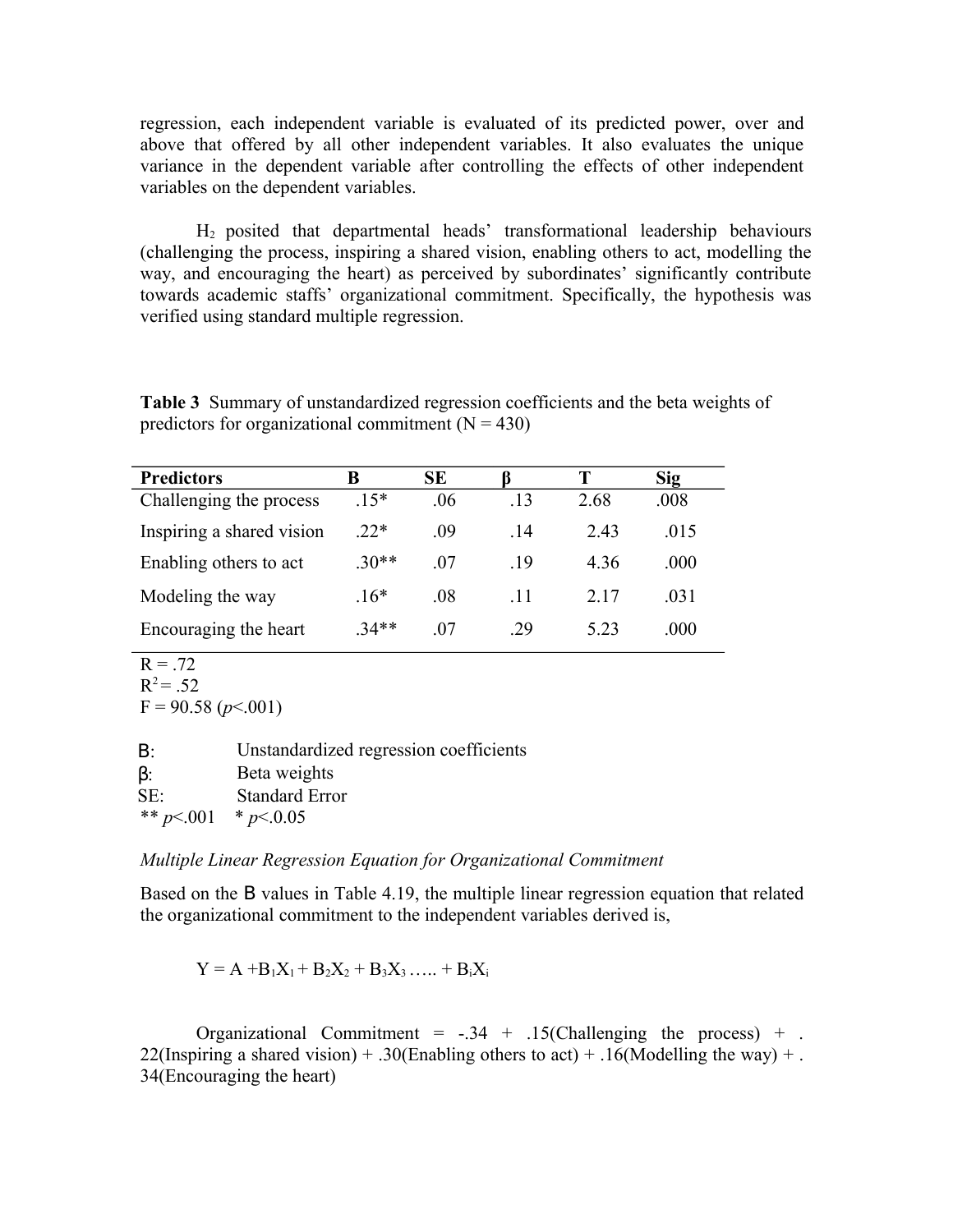where .15 was the B for challenging the process, .22 was the B for inspiring a shared vision, .30 was the Β for enabling others to act, .16 was the Β for modelling the way and .34 was the Β for encouraging the heart.When the equation was standardized, it is given by:

$$
Z_{\rm Y}=\beta_1z_1+\beta_2z_2+\beta_3z_3+\ldots\beta_iz_i
$$

 $Z_{\text{organizational commitment}}$  = .13(Challenging the process) + .14(Inspiring a shared vision) + .19(Enabling others to act) + .11(Modeling the way) + .29(Encouraging the heart)

From the β value, for instance, it could be interpreted that one unit difference between values in challenging the process leadership behaviour with all other variables held constant would be associated with a difference in  $Z_y$  of .13 units. Similarly, comparable differences in enabling others to act and encouraging the heart leadership behaviours would be associated with a difference of .19 and .29 units in  $Z<sub>Y</sub>$  respectively.

#### **Discussion and Conclusion**

Leadership in the academic world is a unique phenomenon. It is leadership among equals –something which is untenable outside the academia (Palmer, 2008). This presents enormous challenge to the department head, appointed to the position on rotational basis, to take charge over colleagues of equal standings. In this position, the department head cannot assume his word carries authority. He has to win over hearts and minds, be persuasive in his approach, collegial in his dealings, and understand the institutional culture in order to gain compliance. In non-academic organizations, subordinates' compliance is taken for granted – more or less.

From the hypothesis testing conducted using Pearson correlation analysis, it was found that there was a significant relationship between subordinates' perception on departmental heads' challenging the process leadership behaviour and organizational commitment. The strong and significant relationship implied that subordinates who perceived their departmental heads as those who challenge the process tend to show higher organizational commitment. This could be explained by the fact that leaders who practise challenging the process leadership behaviour are committed to experimenting and taking risks and willing to learn from mistakes. Subordinates who are challenged by such leaders to experiment and take risk consider the challenges posed by the departmental heads as essential to help them search for opportunities to change and grow and to improve the organization. This finding supported Kouzes and Posner (2002) that subordinates who are involved with organization decision making which incur challenges have higher levels of organizational commitment. The finding also appeared to support studies by McNeese and Smith (1996), Dumdum, Lowe and Avolio (2002), Bono and Judge (2003) and Avolio, Zhu, Koh and Bhatia (2004) which found positive relationship between transformational leadership and organizational commitment.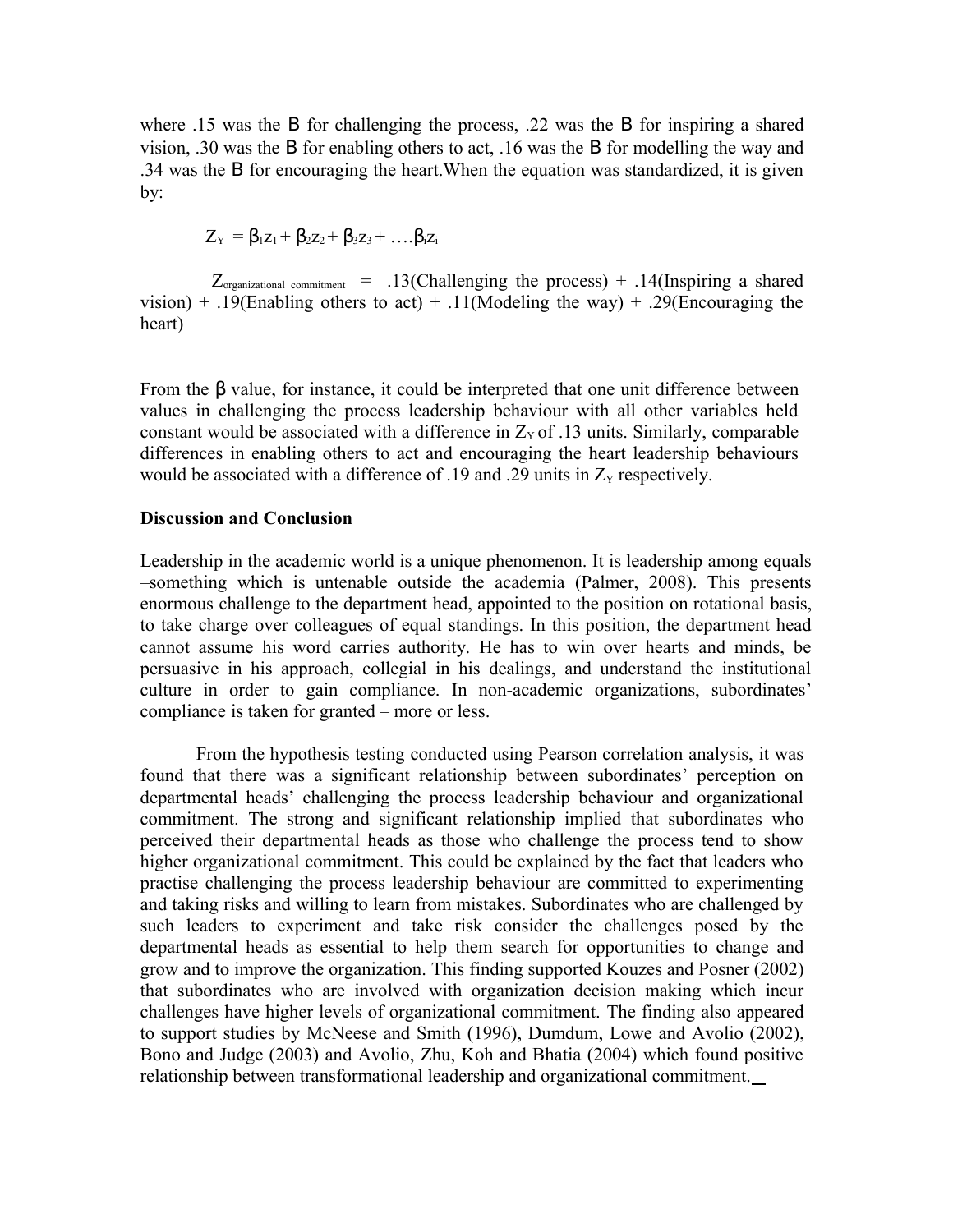It was observed that the relationship between subordinates' perception on departmental heads' inspiring a shared vision leadership behaviour and organizational commitment was also supported. The resultant correlation was strong and it indicated that subordinates who rated themselves as being more committed to their organization, tend to have relationship with higher perceptions that their departmental heads' practiced inspiring a shared vision leadership behaviour. Leaders, who are proactive in fostering a shared future that they seek to create, will be likely to encourage the subordinates to envision the future and understand the vision of the organization with a positive and hopeful look. When subordinates are able to have an open and honest communication, they are able to establish trust with the departmental heads and become more committed to their organization. This implies that developing and communicating a shared vision connecting to the organization can lead to feeling of commitment to the organization. This shared vision creates a sense of belonging and togetherness which in turn will increase commitment. This finding supported studies by Dumdum, Lowe and Avolio (2002), Bono and Judge (2003) and Avolio, Zhu, Koh and Bhatia (2004) which showed significant relationship between inspiring a shared vision and organizational commitment.

It was found that there was a significant relationship between subordinates' perception on departmental heads' enabling others to act leadership behaviour and organizational commitment. The strong and statistically significant relationship indicated that subordinates who rated themselves as being more committed to their organization, tend to have the perceptions that their departmental heads' practiced more enabling others to act leadership behaviour. This finding support the argument that subordinates who are given the opportunity to think in innovative ways and to make decision tend to have higher levels of organizational commitment (Wayne, Liden & Sparrowe, 2000). According to Kouzes and Posner (2002), leaders who practise enabling others to act could foster collaboration by promoting cooperative goals. These leaders tend to encourage others by giving empowerment and freedom of choice for subordinates in the decision-making process. Empowerment helps build organization commitment (Avolio, 1999). Empowerment is important for self-efficacy and encourages positive work experience because leaders who enable the subordinates to make decision help develop their self-concepts and has positive relationship with organization commitment (Tucker & Russell, 2004). In addition, training and resources are made available for subordinates to think and grow and this will encourage more committed in achieving the organization's goals and subordinates will feel supported and self as being part of the organization. Woods (2007) found that enabling others to act correlated the strongest with organizational commitment. The finding also appeared to support studies by Bono and Judge (2003) and Avolio, Zhu, Koh and Bhatia (2004) which found positive relations between enabling others to act with organizational commitment.

Similarly, strong and significant correlation coefficient was obtained between subordinates' perception on departmental heads' modeling the way leadership behaviour and organizational commitment. This relationship implies that subordinates who rated their department heads as practicing more modeling the way of the leadership behaviour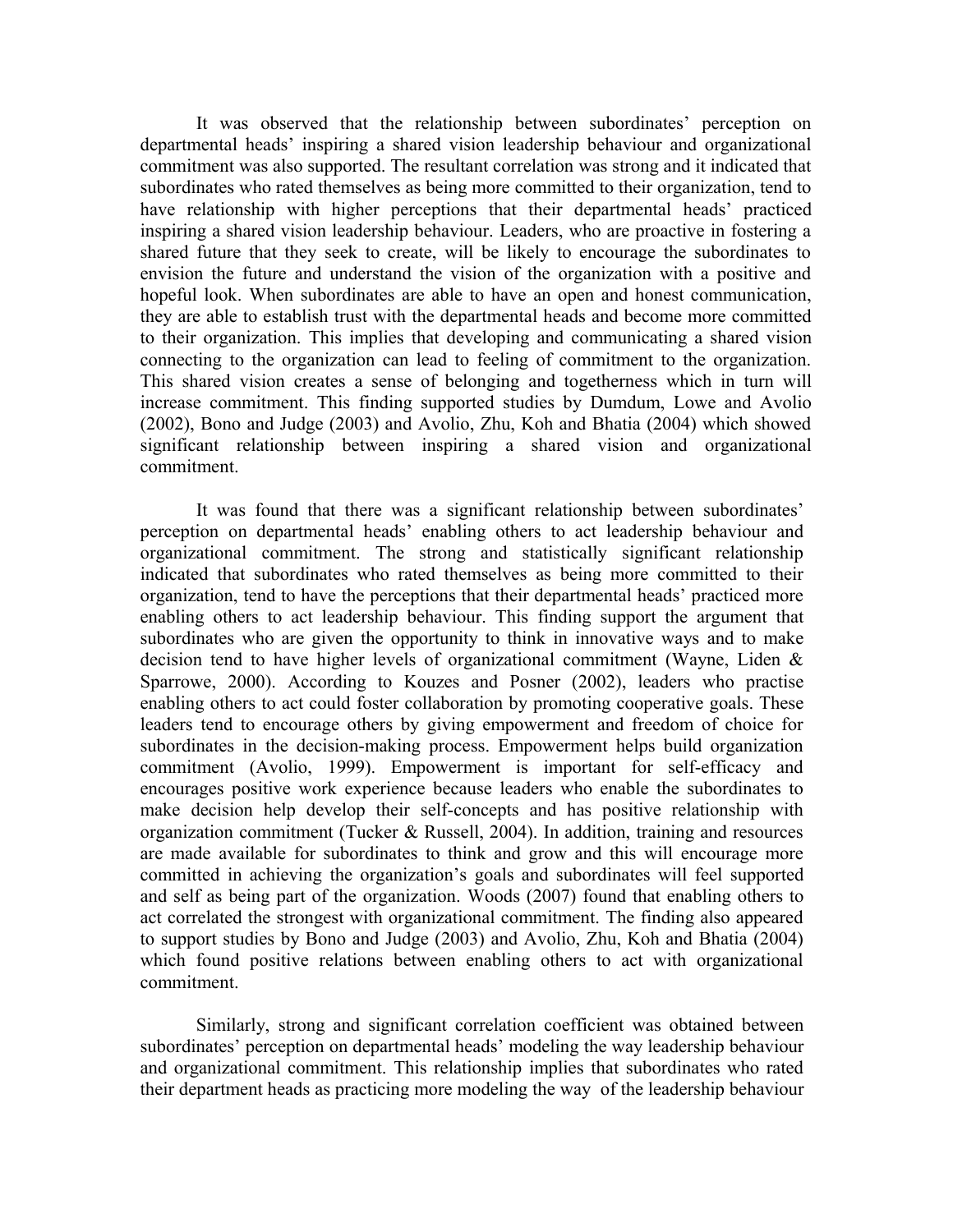will be likely to observe how their departmental heads do things and understand their departmental heads' values. By following how the departmental heads do their job, the subordinates become more committed in what they are doing. This finding supports finding by Stonestreet (2002) which showed a statistically significant relationship between organizational commitment and all the five types of transformational leadership behaviours.

There was also a significant relationship between subordinates' perception on departmental heads' encouraging the heart leadership behaviour and organizational commitment. This implied that encouraging the heart leadership behaviour is a factor that could influence the Malaysian universities academic staff's organizational commitment. Subordinates were motivated when leaders rewarded and recognized their contributions. In doing so, leaders let subordinates know that they are part of the organization. This finding is parallel to findings by McNeese-Smith (1996) who found significant relationship between each transformational leadership behaviours and organizational commitment, with *r* values ranging from .28 for inspiring a shared vision to .35 for modeling the way. Dumdum, Lowe and Avolio (2002), and Avolio, Zhu, Koh and Bhatia (2004) also found positive relations between transformational leadership with organizational commitment

This study also found a significant relationship between subordinates' perception on departmental heads' overall transformational leadership behaviours and organizational commitment. This finding concurs with many studies reported in the literature (Avolio, Zhu, Koh & Bhatia, 2004; Bono & Judge, 2003; Emery & Barker, 2007; McCroskey, 2007; Walumbwa et al., 2005). Koh, Steers and Terborg (1995) which found that transformational leadership factors had significant add-on variance in organizational commitment with  $R^2$  change of  $p<0.01$ . Walumbwa, Orwa, Wang and Lawler (2005) in their study on personnel from banking industry in Kenya and US also found that the overall transformational leadership behaviours has a strong and significant relationship with organizational commitment in both countries. Using nurse-managers as samples, Loke (2001) also found significant correlation between the five transformational leadership behaviours and organizational commitment whereas Avolio, Zhu, Koh and Bhatia (2004) found similar significant relationship in their studies that 520 staff nurses were their respondents.

In summary, the five types and overall transformational leadership behaviours have been observed to be correlated with organizational commitment. These results suggest that in an organization where the leaders practice these five types of leadership behaviours, the subordinates will be likely to have higher organizational commitment at work. In other words, the results showed that transformational leadership behaviours such as encouraging the hearts, enabling others to carry out their work, inspiring a shared vision, challenging the process and modeling the way of doing things were able to influence the subordinates' organizational commitment.

### *Factors Explaining Variance in Organizational Commitment*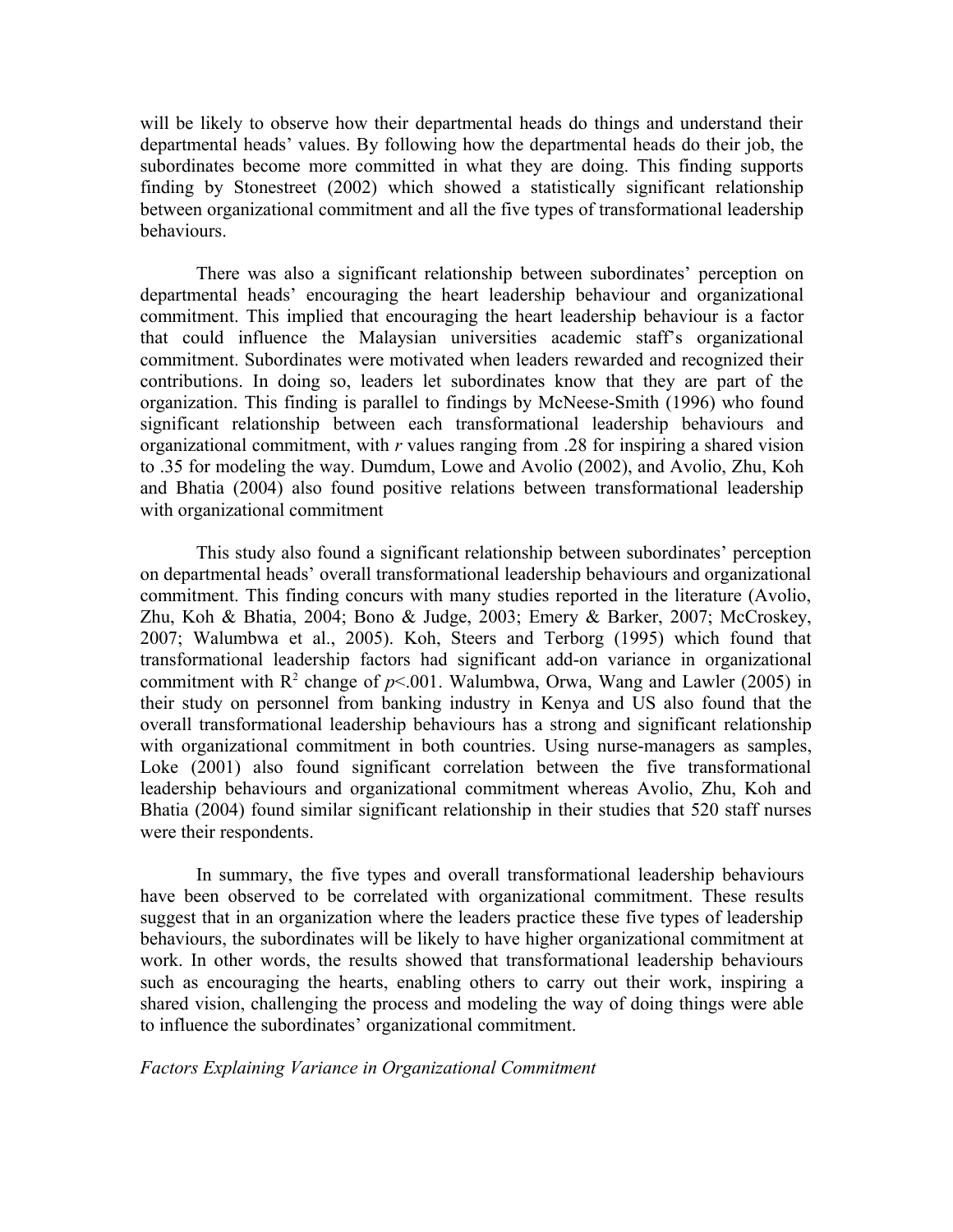

**Figure 1:** Transformational leadership behaviours and organizational commitment

This means in this study, encouraging the heart and enabling others to act of Malaysia public universities departmental heads' leadership behaviours make the strongest unique contribution to explaining the variance in organizational commitment, when the variance explained by all other variables in the model is controlled for. This implies that the two transformational leadership behaviours are highly predictive of organization commitment.

This finding supports McNeese-Smith's study (1991) which showed that subordinates of the hospital managers who use transformational leadership behaviours tend to show significantly higher levels of organizational commitment. From the regression model, he found that all the variables in the model were the predictors of organizational commitment. The current finding also partially supports a study by Foong (1999) who found that in the regression model, inspiring a shared vision and encouraging the heart together explained about 22% of the variance in organizational commitment. However, this study does not support findings by Gunter (1997) who conducted linear regression and all the five types of the transformational leadership behaviours were significantly related to organizational commitment. Gunter (1997) found that enabling others to act showed the strongest relationship to commitment and inspiring a shared vision showed the weakest relationship to commitment.

In summary, the five types and overall transformational leadership behaviours have been observed to be correlated with organizational commitment. These results suggest that in an organization where the leaders practice these five types of leadership behaviours, the subordinates will be likely to have higher organizational commitment at work. In other words, the results showed that transformational leadership behaviours such as encouraging the hearts, enabling others to carry out their work, inspiring a shared vision, challenging the process and modelling the way of doing things were able to influence the subordinates' organizational commitment.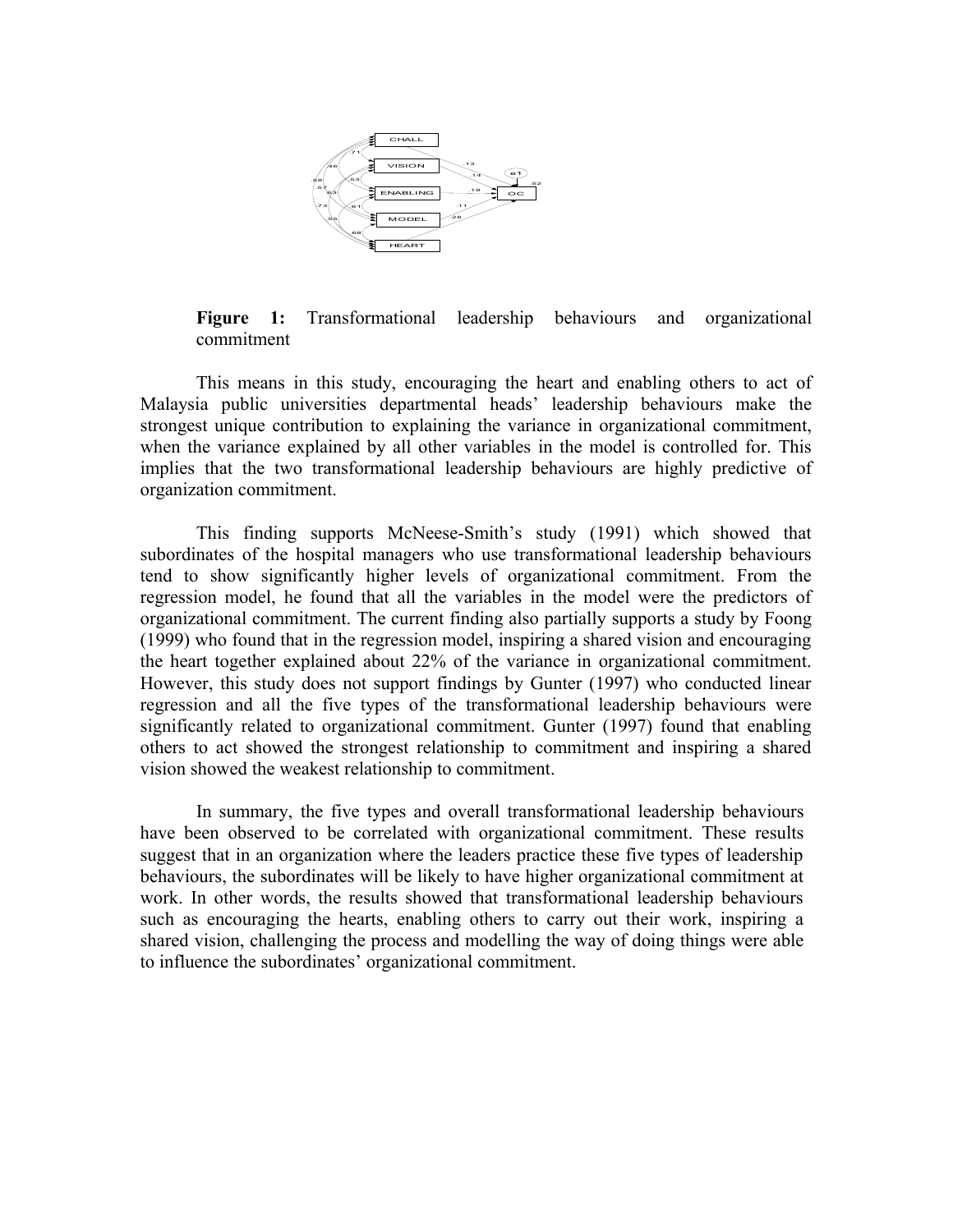#### **References**

- Alfred, R., & Rosevear, S. (2000). Organizational structure, management, and leadership for the future. In A. Hoffman and R. Hubbard (Eds) *Managing colleges and universities: Issues for leadership* (pp 1- 28). Westport: Greenwood Publishing Group Inc.
- Alvesson, M. (2001). Knowledge work: Ambiguity, image and identity. *Human Relations, 54(7),* 863-886.
- Avolio, B. J. (1999). *Full leadership development: Building the vital forces in organizations*. Thousand Oaks, CA: Sage.
- Avolio, Zhu, Koh and Bhatia (2004). Transformational Leadership and Organizational Commitment: mediating role of psychological empowerment and moderating role of

Bailey, 2001.The impact of multiple source feedback on management development: Findings from a longitudinal study. *Journal of Organizational Behavior, 23*(1), 853-867.

Bass, B. M. (1990). *Handbook of leadership: Theory, research & managerial applications (3rd ed.)*. New York: The Free Press.

- Bergquist, W. (1998). The postmodern challenge: changing our community colleges. In J. S. Levin (Ed), *Organizational change in the community college: A ripple or a sea of change* (pp. 87-98).San Francisco: Jossey-Bass Publishers.
- Bowman, R.F. (2002). The real work of department chair. *Clearing House,* 75(3), 158- 163.
- Bisbee Diana Chambers, (2005). Thesis: *Current Practices Of Land Grant Universities For Identifying And Training Academic Leaders.* Doctor of Education, University of Arkansas.
- Brown, L. M. (2001). Leader leadership development in universities: A personal story. *Journal of Management Inquiry, 10*(4), 312-323.
- Brown, F. W., & Moshavi, D. (2002). Herding academic cats: Faculty reactions transformational and contingent reward leadership by department chairs. *The Journal of Leadership Studies, 8*, pp. 79-92.
- Creswell (2003). *Educational research: Planning, conducting, and evaluating quantitative and qualitative research*. Upper Saddle River, NJ: Pearson.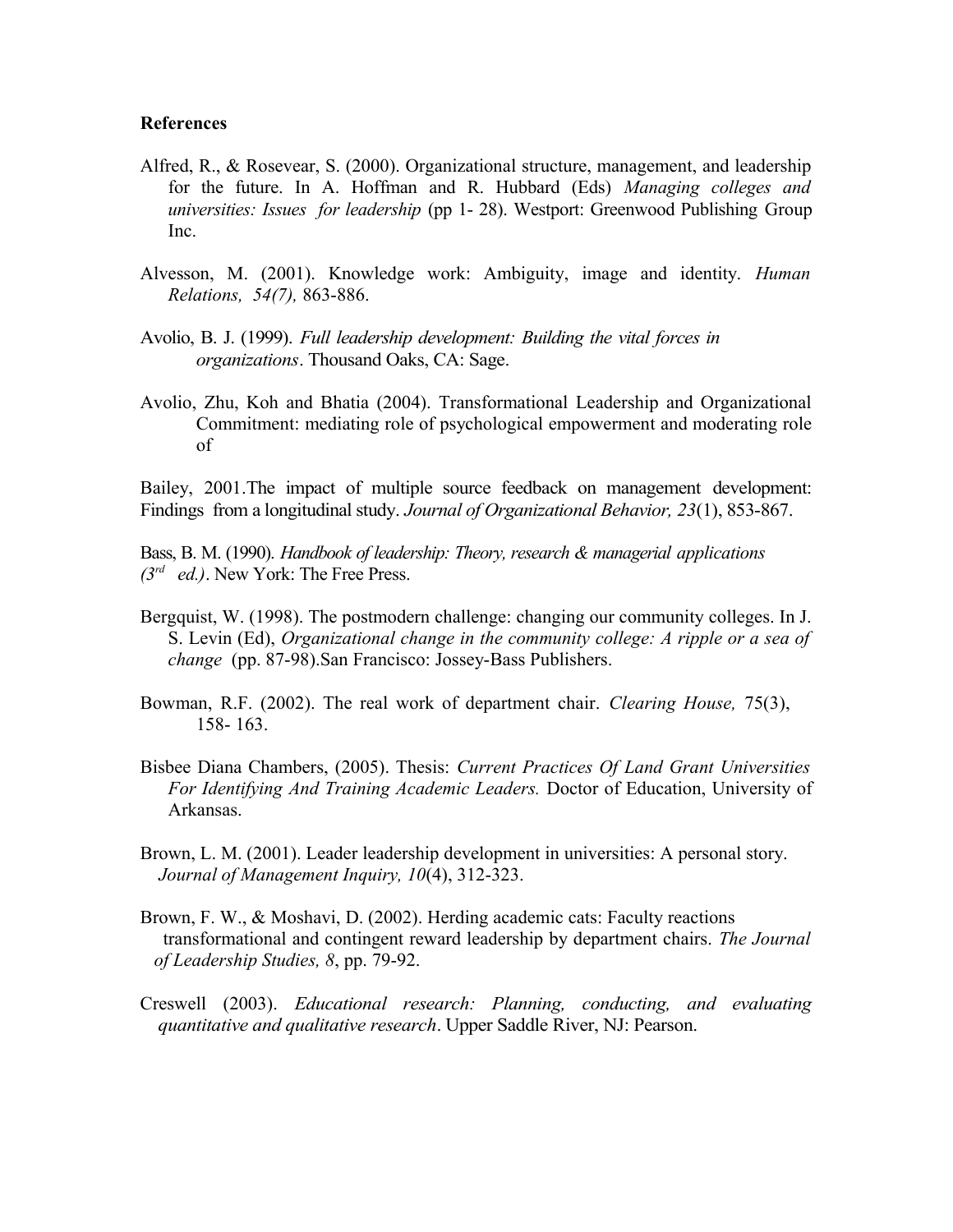- Eisenberger, R., Fasolo, P., & Davis-LaMastro, V. (1990). Perceived organizational support and employee diligence, commitment, and innovation. *Journal of Applied Psychology, 75*(1), 51-59.
- Gannon, M. J. (1982). *Management: An integrated framework* (2nd ed.). Boston: Little, Brown and Company.
- Gall, M. D., Call, J. P., & Borg, W. R. (2003). *Educational research: An introduction* (7th ed.). Boston: Allyn and Bacon.
- Gay, L., & Airasian, P. (2000). *Educational research: Competencies for analysis and application* (6<sup>th</sup> ed., pp. 10-234). Upper Saddle River, NJ: Prentice Hall.

Gilley, D. (2003). Bedside manner and effective academic administrative leadership. *New* 

 *Directions for Higher Education*, 124, 95-102.

Gmelch, W. H. (2004). The department chair's balancing acts. *New Directions for Higher Education, 124,* 68-84.

Glisson, C. and Durick, M. (1988). Predictor of job satisfaction and organizational commitment in human service organizations. *Administrative Quarterly, 33(1),* 61- 81.

- Hyatt Katherine, (2007). *The Influence of Leadership Practices on SubordinatePerceived Organizational Support*. Phd Thesis. Nova Southeasrern University.
- Hecht, I.W, Higgerson, M.L , Gmelch, W.H and Tucker, A (1999). *The department chair as academic leader.*.Phoenix: AZ:Oryx Press
- Kouzes, J. M., & Posner, B. Z. (2002). *The leadership challenge*. (3rd ed.). San Francisco: Jossey-Bass
- Lowe, W.C., and Barnes, F.B. (2002). An examination of the relationship between leadership practices and organizational commitment in the fire service. *Journal of Applied Management and Entrepreneurship,* 7, 30-56.
- Levin J. S. (2002). *Globalizing the community colleges.* New York: Palgrave.
- Loke, J. C. F. (2001). Leadership behaviors: Effects on job satisfaction, productivity and organizational commitment. *Journal of Nursing Management, 9,* 191–204.
- McCroskey, S. D. (2007). The relationship between leadership practices and the threecomponent model of organizational commitment: An empirical analysis. *Dissertation Abstracts International, 68* (04).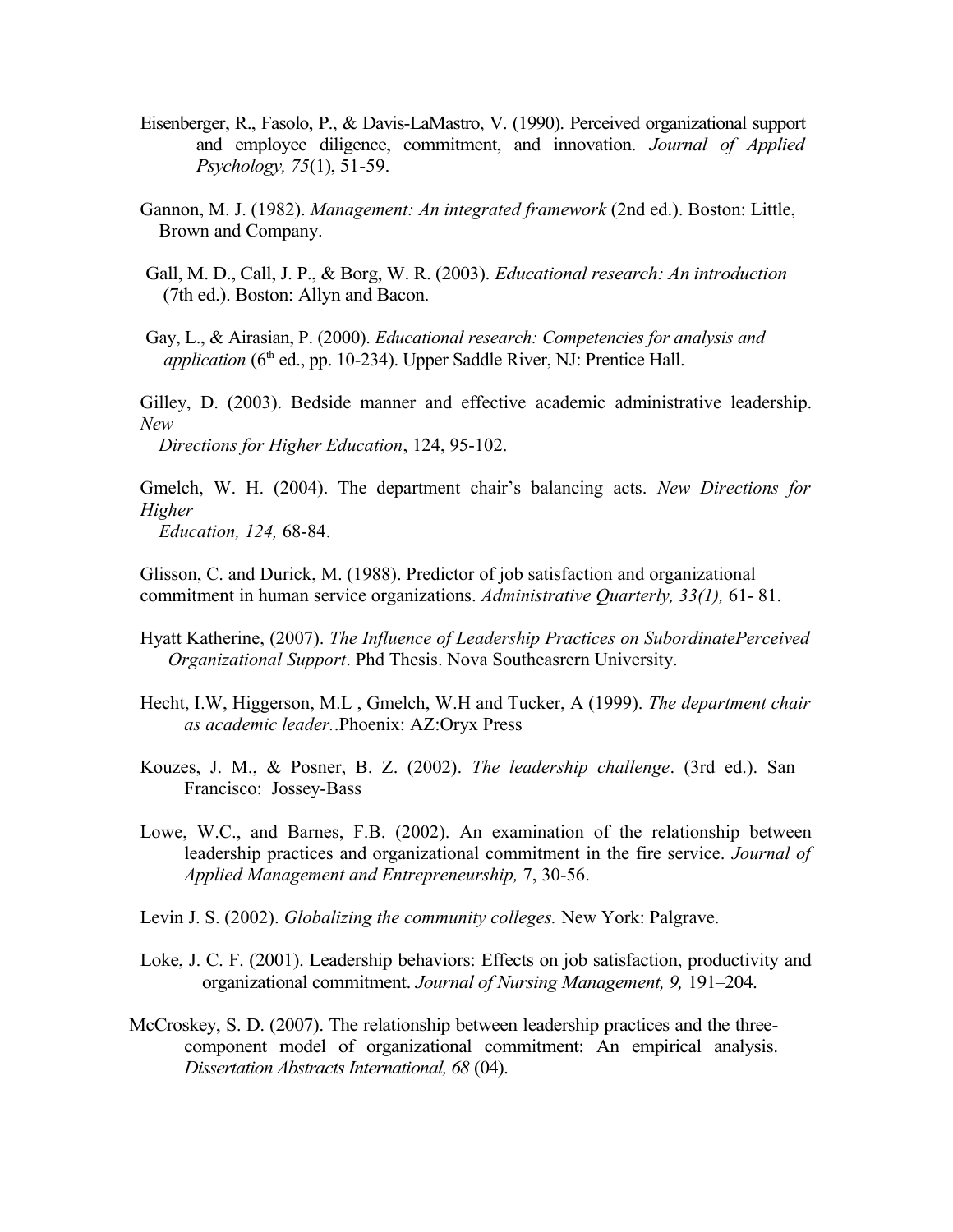- Mathieu, J. E., & Zajac, D. M. (1990). A review and meta-analysis of the antecedents, correlates, and consequences of organizational commitment. *Psychological 108*,171-194
- McNeese-Smith, D. K. (1996). Increasing employee productivity, job satisfaction, and organizational commitment. *Hospital and Health Services Administration, 41*(2), 160-173.
- Munitz, B. *(1995).* Wanted: *New leadership for higher education*. *Planning for Higher*
- Palmer L.A (2008). *Connections-A study of leadership and influence*. Dissertation of Degree of Doctor of Education. University of Missiouri
- Porter, L.W., Campon, W.J. and Smith, F.J. (1976). Organizational commitment and management turnover: a longitudinal study. *Organizational Behavior and Human Performance, 13,* 87-89.
- Pusser, B. (2002). Higher education, the emerging market and the public good. In P.A Gram & N. Stacey (Eds), *The knowledge economy and postsecondary education: Report of a workshop* (pp. 69-76). Washington DC: National Academy Press.

Tierney, W.G., Ed. (2004). *Competing concepts of academic governance: Negotiating the* 

 *perfect storm.* Baltimore: Johns Hopkins University Press.

Tierney, W.G., Ed. (2004). *Competing concepts of academic governance: Negotiating the* 

 *perfect storm.* Baltimore: Johns Hopkins University Press.

- Tucker & Russell, (2004). The influence of the transformational leader. *Journal of leadership and organizational study*.10 (4). 103-112
- Stonestreet, S. P. (2001). Perceived leadership practices and organizational commitment in the North American automobile industry. *Dissertation Abstracts International, 62* (12), 4249. (UMI No. 3036288)
- Walumbwa, F. O., Orwa, B., Wang, P., & Lawler, J. J. (2005). Transformational leadership, organizational commitment, and job satisfaction: A comparative study of Kenyan and U.S. financial firms. *Human Resource Development Quarterly, 16*(2), 23 5-256.
- Wayne S.J, Liden R.C & Sparrowe R, (2000). An examination of the mediating role of psychological empowerment on the relations between job, interpersonal relationship, work outcomes. *Journal of applied psychology* 85,407-416